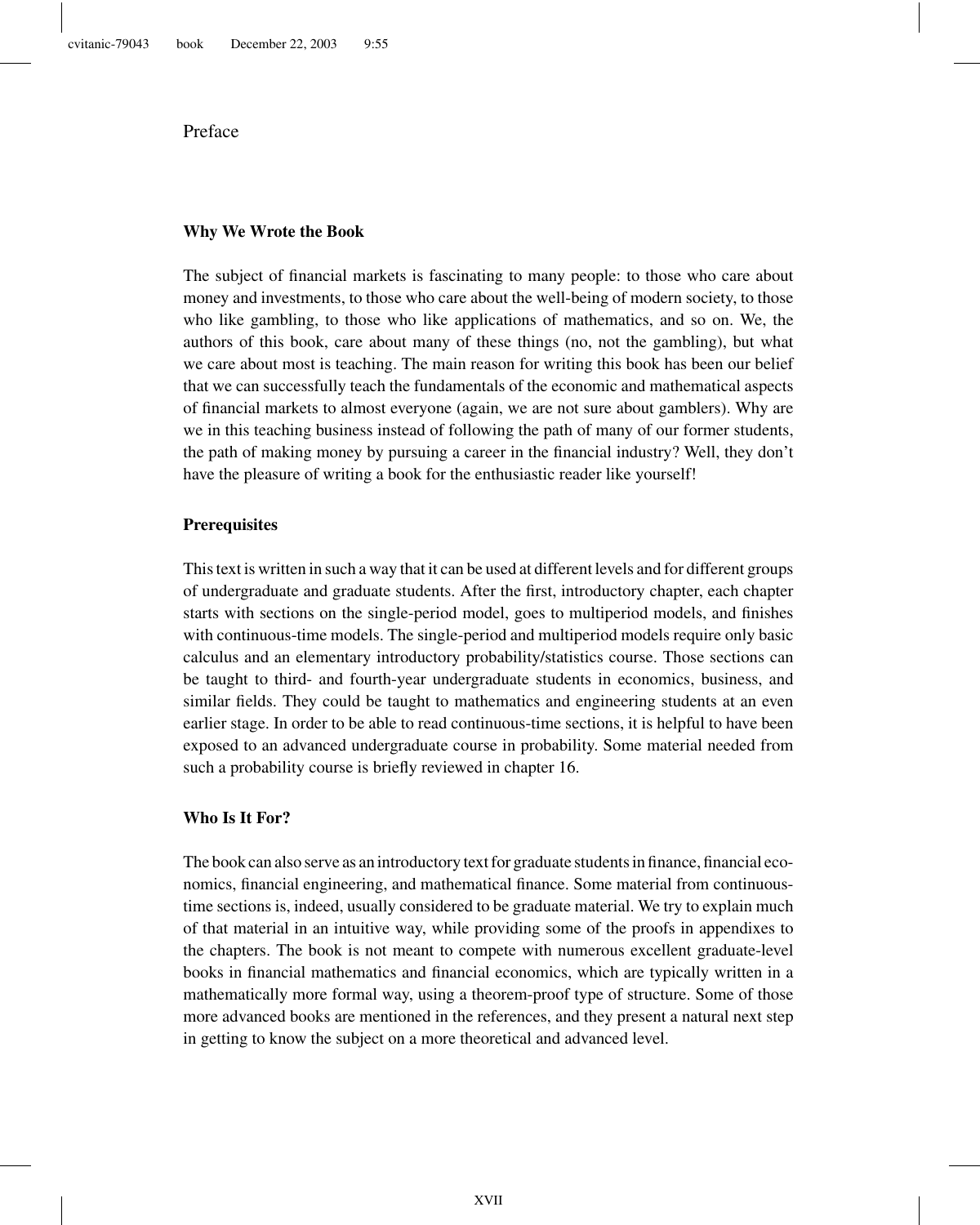### **Structure of the Book**

We have divided the book into three parts. Part I goes over the basic securities, organization of financial markets, the concept of interest rates, the main mathematical models, and ways to measure in a quantitative way the risk and the reward of trading in the market. Part II deals with option pricing and hedging, and similar material is present in virtually every recent book on financial markets. We choose to emphasize the so-called martingale, probabilistic approach consistently throughout the book, as opposed to the differentialequations approach or other existing approaches. For example, the one proof of the Black-Scholes formula that we provide is done calculating the corresponding expected value. Part III is devoted to one of the favorite subjects of financial economics, the equilibrium approach to asset pricing. This part is often omitted from books in the field of financial mathematics, having fewer direct applications to option pricing and hedging. However, it is this theory that gives a qualitative insight into the behavior of market participants and how the prices are formed in the market.

#### **What Can a Course Cover?**

We have used parts of the material from the book for teaching various courses at the University of Southern California: undergraduate courses in economics and business, a masterslevel course in mathematical finance, and option and investment courses for MBA students. For example, an undergraduate course for economics/business students that emphasizes option pricing could cover the following (in this order):

- The first three chapters without continuous-time sections; chapter 10 on bond hedging could also be done immediately after chapter 2 on interest rates
- The first two chapters of part II on no-arbitrage pricing and option pricing, without most of the continuous-time sections, but including basic Black-Scholes theory
- Chapters on hedging in part II, with or without continuous-time sections
- The mean-variance section in chapter 5 on risk; chapter 13 on CAPM could also be done immediately after that section

If time remains, or if this is an undergraduate economics course that emphasizes equilibrium/asset pricing as opposed to option pricing, or if this is a two-semester course, one could also cover

- discrete-time sections in chapter 4 on utility.
- discrete-time sections in part III on equilibrium models.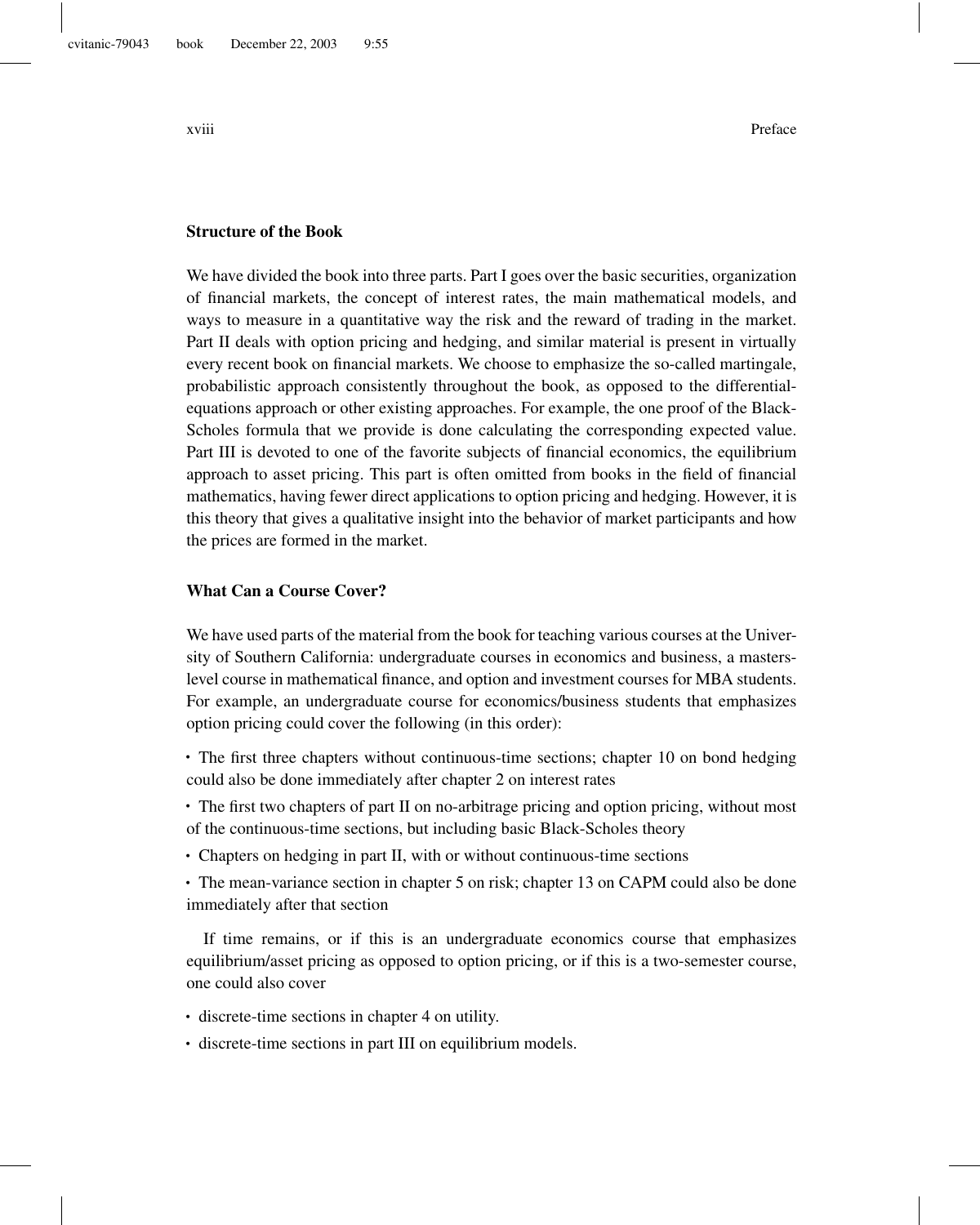Courses aimed at more mathematically oriented students could go very quickly through the discrete-time sections, and instead spend more time on continuous-time sections. A one-semester course would likely have to make a choice: to focus on no-arbitrage option pricing methods in part II or to focus on equilibrium models in part III.

# **Web Page for This Book, Excel Files**

The web page **http://math.usc.edu/∼cvitanic/book.html** will be regularly updated with material related to the book, such as corrections of typos. It also contains Microsoft Excel files, with names like ch1.xls. That particular file has all the figures from chapter 1, along with all the computations needed to produce them. We use Excel because we want the reader to be able to reproduce and modify all the figures in the book. A slight disadvantage of this choice is that our figures sometimes look less professional than if they had been done by a specialized drawing software. We use only basic features of Excel, except for Monte Carlo simulation for which we use the Visual Basic programming language, incorporated in Excel. The readers are expected to learn the basic features of Excel on their own, if they are not already familiar with them. At a few places in the book we give "Excel Tips" that point out the trickier commands that have been used for creating a figure. Other, more mathematically oriented software may be more efficient for longer computations such as Monte Carlo, and we leave the choice of the software to be used with some of the homework problems to the instructor or the reader. In particular, we do not use any optimization software or differential equations software, even though the instructor could think of projects using those.

## **Notation**

**Asterisk** Sections and problems designated by an asterisk are more sophisticated in mathematical terms, require extensive use of computer software, or are otherwise somewhat unusual and outside of the main thread of the book. These sections and problems could be skipped, although we suggest that students do most of the problems that require use of computers.

**Dagger** End-of-chapter problems that are solved in the student's manual are preceded by a dagger.

**Greek Letters** We use many letters from the Greek alphabet, sometimes both lowercase and uppercase, and we list them here with appropriate pronunciation:  $\alpha$  (alpha),  $\beta$  (beta), γ, Γ (gamma), δ, Δ (delta), ε (epsilon), ζ (zeta), η (eta), θ (theta), λ (lambda),  $\mu$  (mu), ξ (xi), π, Π (pi), ω, Ω (omega),  $ρ$  (rho),  $σ$ , Σ (sigma), τ (tau),  $φ$ , Φ (phi).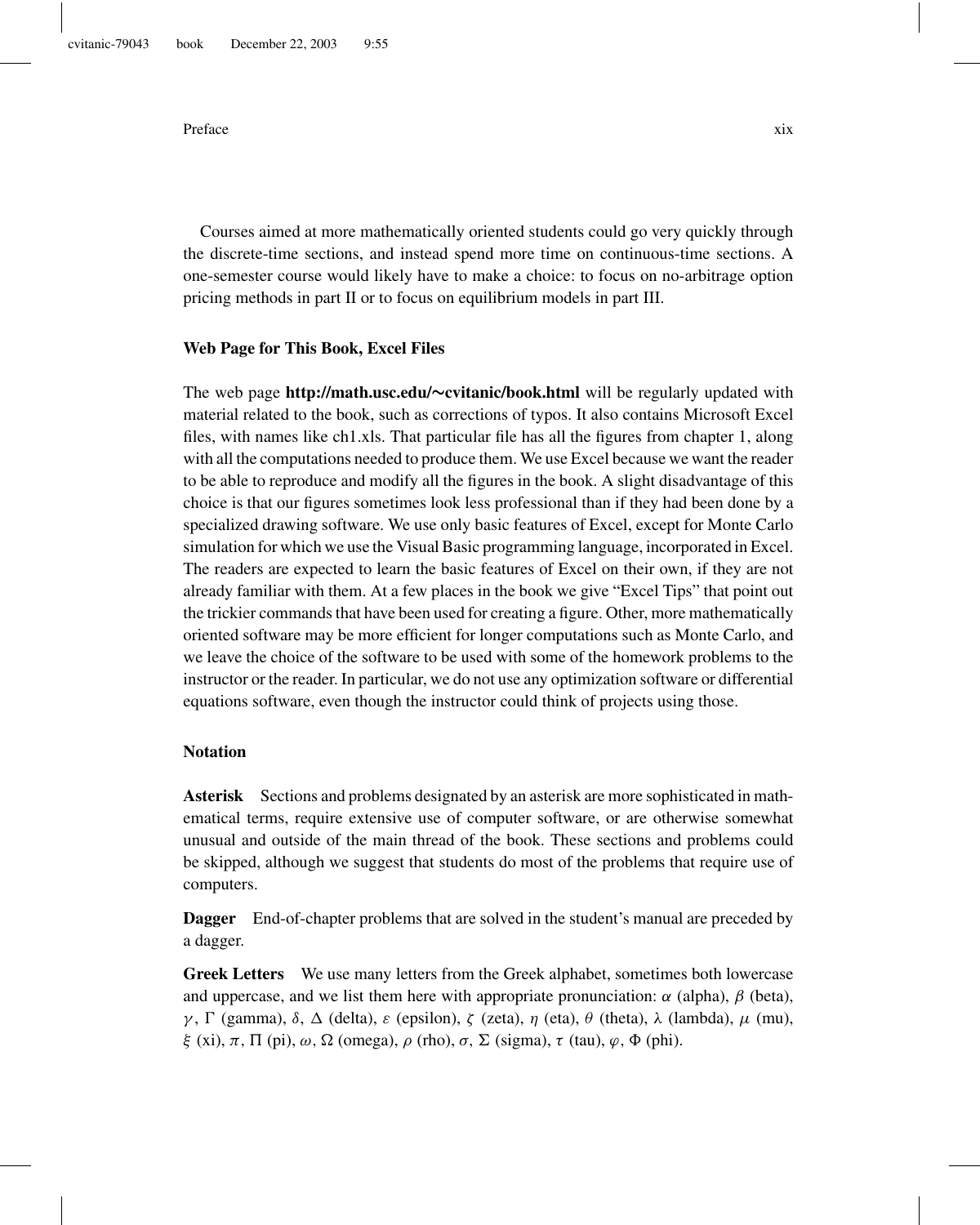### **Acknowledgments**

First and foremost, we are immensely grateful to our families for the support they provided us while working on the book. We have received great help and support from the staff of our publisher, MIT Press, and, in particular, we have enjoyed working with Elizabeth Murry, who helped us go through the writing and production process in a smooth and efficient manner. J. C.'s research and the writing of this book have been partially supported by National Science Foundation grant DMS-00-99549. Some of the continuous-time sections in parts I and II originated from the lecture notes prepared in summer 2000 while J. C. was visiting the University of the Witwatersrand in Johannesburg, and he is very thankful to his host, David Rod Taylor, the director of the Mathematical Finance Programme at Wits. Numerous colleagues have made useful comments and suggestions, including Krzysztof Burdzy, Paul Dufresne, Neil Gretzky, Assad Jalali, Dmitry Kramkov, Ali Lazrak, Lionel Martellini, Adam Ostaszewski, Kaushik Ronnie Sircar, Costis Skiadas, Halil Mete Soner, Adam Speight, David Rod Taylor, and Mihail Zervos. In particular, D. Kramkov provided us with proofs in the appendix of chapter 6. Some material on continuous-time utility maximization with incomplete information is taken from a joint work with A. Lazrak and L. Martellini, and on continuous-time mean-variance optimization from a joint work with A. Lazrak. Moreover, the following students provided their comments and pointed out errors in the working manuscript: Paula Guedes, Frank Denis Hiebsch, and Chulhee Lee. Of course, we are solely responsible for any remaining errors.

#### **A Prevailing Theme: Pricing by Expected Values**

Before we start with the book's material, we would like to give a quick illustration here in the preface of a connection between a price of a security and the optimal trading strategy of an investor investing in that security. We present it in a simple model, but this connection is present in most market models, and, in fact, the resulting pricing formula is of the form that will follow us through all three parts of this book. We will repeat this type of argument later in more detail, and we present it early here only to give the reader a general taste of what the book is about. The reader may want to skip the following derivation, and go directly to equation (0.3).

Consider a security *S* with today's price *S*(0), and at a future time 1 its price *S*(1) either has value  $s^u$  with probability *p*, or value  $s^d$  with probability 1 − *p*. There is also a risk-free security that returns  $1 + r$  dollars at time 1 for every dollar invested today. We assume that  $s^d$  <  $(1 + r)S(0)$  < *s<sup>u</sup>*. Suppose an investor has initial capital *x*, and has to decide how many shares  $\delta$  of security *S* to hold, while depositing the rest of his wealth in the bank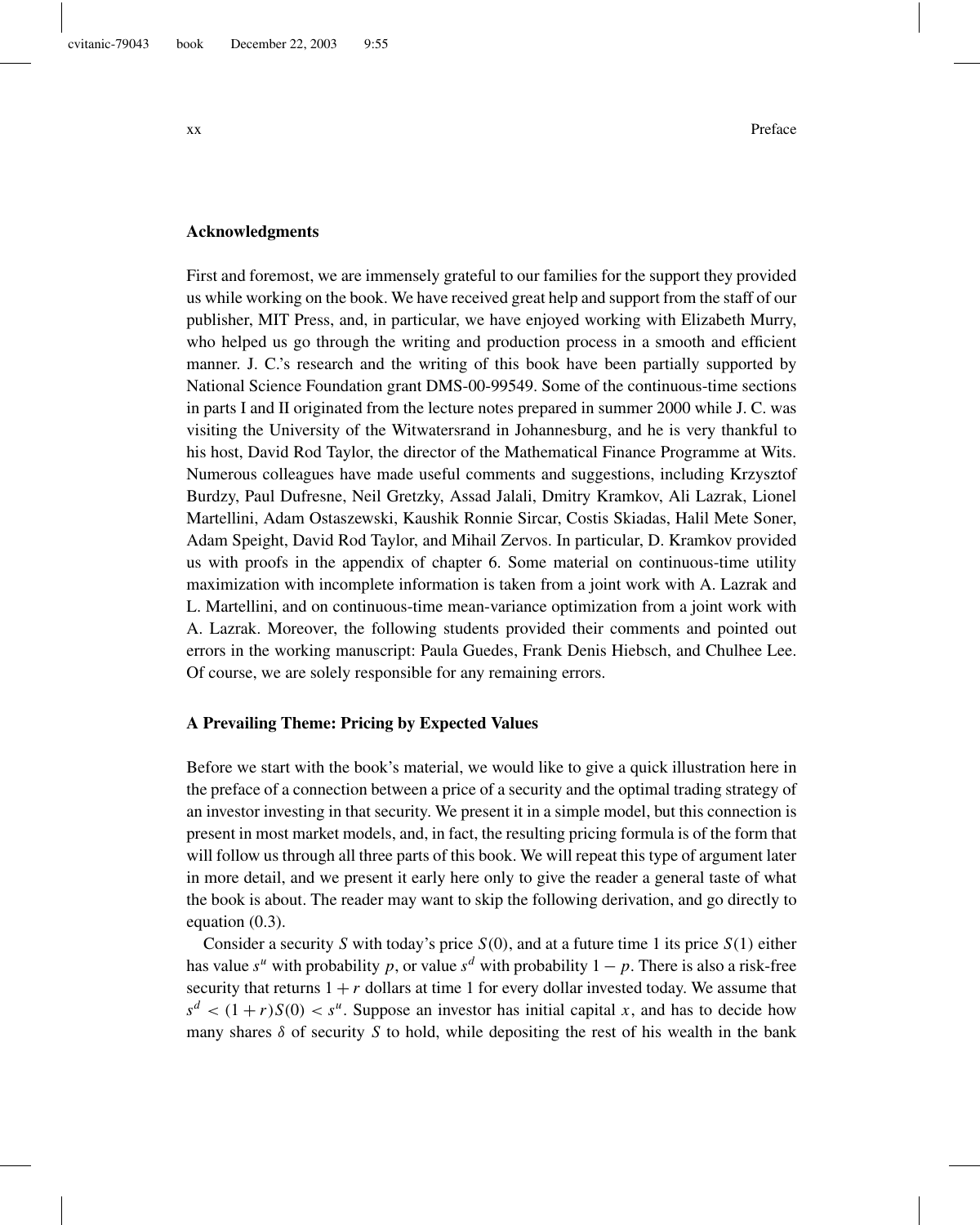account with interest rate  $r$ . In other words, his wealth  $X(1)$  at time 1 is

$$
X(1) = \delta S(1) + [x - \delta S(0)](1+r)
$$

The investor wants to maximize his expected utility

$$
E[U(X(1))] = pU(X^{u}) + (1 - p)U(X^{d})
$$

where *U* is a so-called utility function, while  $X^u$ ,  $X^d$  is his final wealth in the case  $S(1) = s^u$ ,  $S(1) = s<sup>d</sup>$ , respectively. Substituting for these values, taking the derivative with respect to  $\delta$  and setting it equal to zero, we get

$$
pU'(X^u)[s^u - S(0)(1+r)] + (1-p)U'(X^d)[s^d - S(0)(1+r)] = 0
$$

The left-hand side can be written as  $E[U'(X(1))\{S(1) - S(0)(1+r)\}]$ , which, when made equal to zero, implies, with arbitrary wealth *X* replaced by optimal wealth  $\hat{X}$ ,

$$
S(0) = E\left[\frac{U'(\hat{X}(1))}{E(U'[\hat{X}(1)])} \frac{S(1)}{1+r}\right]
$$
(0.1)

If we denote

$$
Z(1) := \frac{U'(\hat{X}(1))}{E\{U'(\hat{X}(1))\}}
$$
(0.2)

we see that the today's price of our security *S* is given by

$$
S(0) = E\left[Z(1)\frac{S(1)}{1+r}\right] \tag{0.3}
$$

We will see that prices of most securities (with some exceptions, like American options) in the models of this book are of this form: the today's price *S*(0) is an expected value of the future price  $S(1)$ , multiplied ("discounted") by a certain random factor. Effectively, we get the today's price as a weighted average of the discounted future price, but with weights that depend on the outcomes of the random variable  $Z(1)$ . Moreover, in standard optionpricing models (having a so-called completeness property) we will not need to use utility functions, since  $Z(1)$  will be independent of the investor's utility. The random variable  $Z(1)$ is sometimes called **change of measure,** while the ratio  $Z(1)/(1 + r)$  is called **state-price density, stochastic discount factor, pricing kernel,** or **marginal rate of substitution,** depending on the context and interpretation. There is another interpretation of this formula, using a new probability; hence the name "change of (probability) measure." For example, if, as in our preceding example,  $Z(1)$  takes two possible values  $Z^u(1)$  and  $Z^d(1)$  with